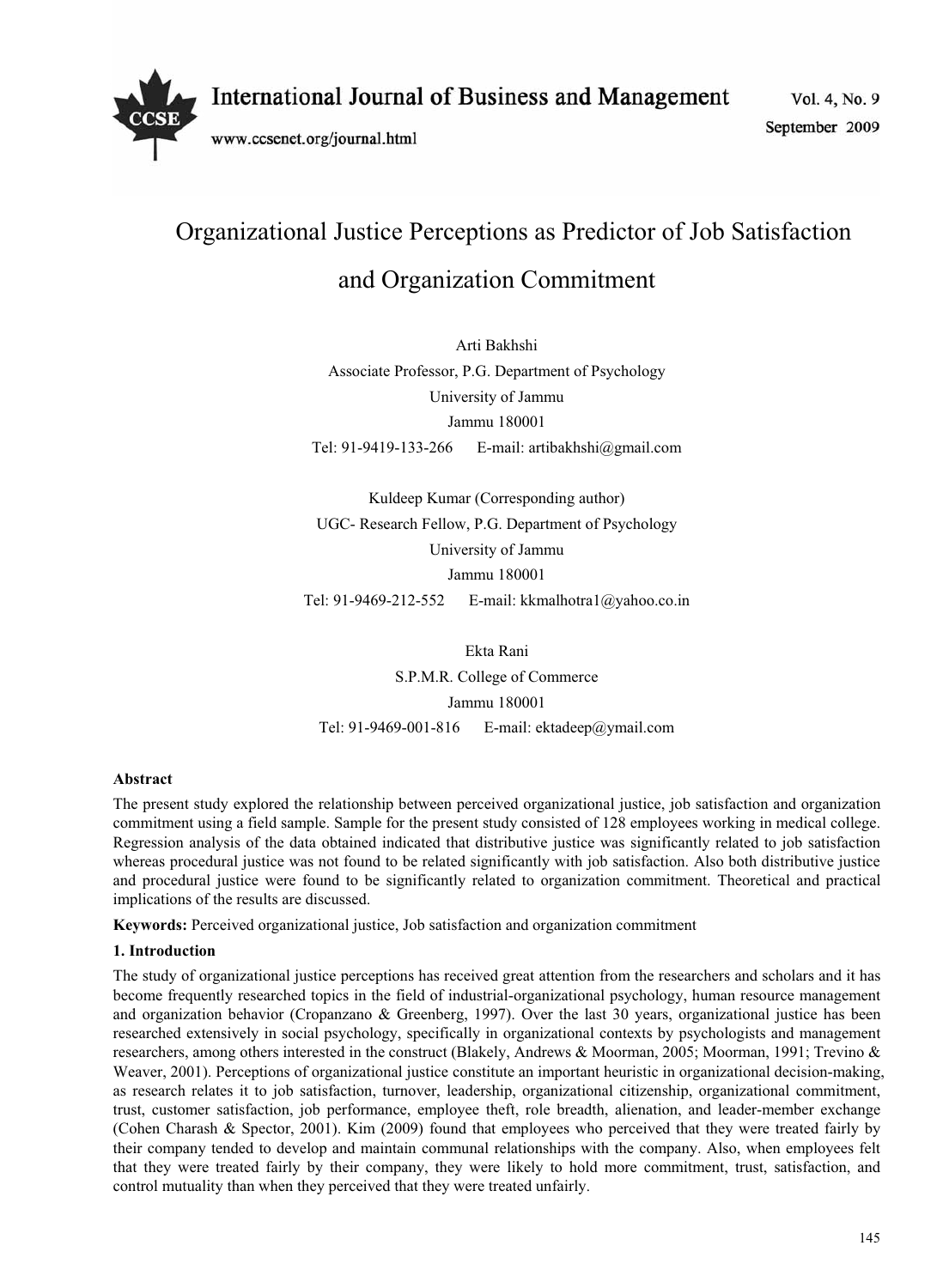The research on organization justice perceptions which focuses on the role of fairness in the work place have shown that organizational justice perceptions strongly effect the attitude of the workers such as job satisfaction, turnover intentions and organization commitment and also workplace behavior such as absenteeism and organizational citizenship behavior (Colquitt, Conlon, Wesson, Porter, & Ng, 2001). In addition, research has also demonstrated the linkages between perceived organizational justice and individual work performance (Colquitt et al., 2001, Earley & Lind, 1987). Perceived organizational justice is found to be an important antecedent of organizational citizenship behavior (Bakhshi & Kumar, 2009). Although the associations between justice perceptions and various work outcomes are well established in western literature a very few studies has examined the relationship of justice perceptions with work attitude and work behavior in Indian culture. A number of studies showed that culture do influence the justice perceptions of the employees and culture is an important determinant of what impact does the justice perception will have on various work outcomes. Tyler and his colleagues (Lind & Tyler, 1988; Tyler, Boeckmann, Smith, & Huo, 1997) proposed that procedural justice concerns are ubiquitous across diverse societal and cultural settings. Cross-cultural research on procedural justice has recently begun (Brockner, Chen, Mannix, Leung, & Skarlicki 2000; Lind & Earley, 1992; Lind, Tyler, & Huo, 1997). A first question addressed by cross-cultural procedural justice researchers is whether non-Westerners (i.e., collectivists) care about procedural justice issues as well (e.g., LaTour, Houlden, Walker, & Thibaut, 1976). Similarly, Sugawara and Huo (1994) found that the Japanese show a strong concern about procedural justice in conflict resolutions. White, Tansky, and Baik (1995) reported that Korean subjects reveal concerns about procedural justice, although their concerns are lower than those of American subjects. The present study aims to find the relationship between justice perceptions, job satisfaction an organization commitment and attempt to fill that research gap. We provide a brief review of the conceptualization of the organizational justice construct before reviewing the specific research questions explored in this article.

## *1.1 Perceived organizational justice*

When employees react to the way they are treated at work, their motivation to respond cannot be understood adequately without taking into account perceived fairness of the outcomes and the procedure used to reach that outcomes (Folger & Konovsky, 1989; Greenberg, 1986). The organizational justice construct has been partitioned into at least three factors: distributive justice, procedural justice, and interactional justice. Adams (1965) conceptualized fairness by stating that employees determine whether they have been treated fairly at work by comparing their own payoff ratio of outcomes (such as pay or status) to inputs (such as effort or time) to the ratio of their co-workers. This is called distributive justice, and it presents employees' perceptions about the fairness of managerial decisions relative to the distribution of outcomes such as pay, promotions, etc (Folger & Konovsky, 1989). In contrast, procedural justice focuses on the fairness of the manner in which the decision-making process is conducted (Folger & Konovsky, 1989). In other words, the focus shifts from what was decided to how the decision was made (Cropanzano & Folger, 1991). As a third concept, interactional justice reflects the quality of interpersonal treatment during the implementation of formal procedures of decisions (Bies & Moag 1986).

## 1.1.1 Distributive justice

Before 1975, the study of justice was primarily concerned with distributive justice. Much of this research was derived from initial work conducted by Adams (1965), who used a social exchange theory framework to evaluate fairness. According to Adams, what people were concerned about was not the absolute level of outcomes per se but whether those outcomes were fair.

Whereas Adams's theory advocated the use of an equity rule to determine fairness, several other allocation rules have also been identified, such as equality and need (e.g., Leventhal, 1976). Studies have shown that different contexts (e.g., work vs. family), different organizational goals (e.g., group harmony vs. productivity), and different personal motives (e.g., self-interest motives vs. altruistic motives) can activate the use or primacy of certain allocation rules (Deutsch, 1975). Nevertheless, all of the allocation standards have as their goal the achievement of distributive justice; they merely attempt to create it through the use of different rules.

## 1.1.2 Procedural justice

Thibaut and Walker's (1975) research on individuals' reactions to dispute resolution procedures led to the development of procedural justice theory, which is concerned with judgments about the process or means by which allocation decisions are made. Although Thibaut and Walker (1975) introduced the concept of procedural justice, their work focused primarily on disputant reactions to legal procedures. Leventhal and colleagues can be credited for extending the notion of procedural justice into nonlegal contexts such as organizational settings (Leventhal, 1980; Leventhal et al., 1980). In doing so, Leventhal and colleagues also broadened the list of determinants of procedural justice far beyond the concept of process control. Leventhal's theory of procedural justice judgments focused on six criteria that a procedure should meet if it is to be perceived as fair. Procedures should (a) be applied consistently across people and across time, (b) be free from bias (e.g., ensuring that a third party has no vested interest in a particular settlement), (c) ensure that accurate information is collected and used in making decisions, (d) have some mechanism to correct flawed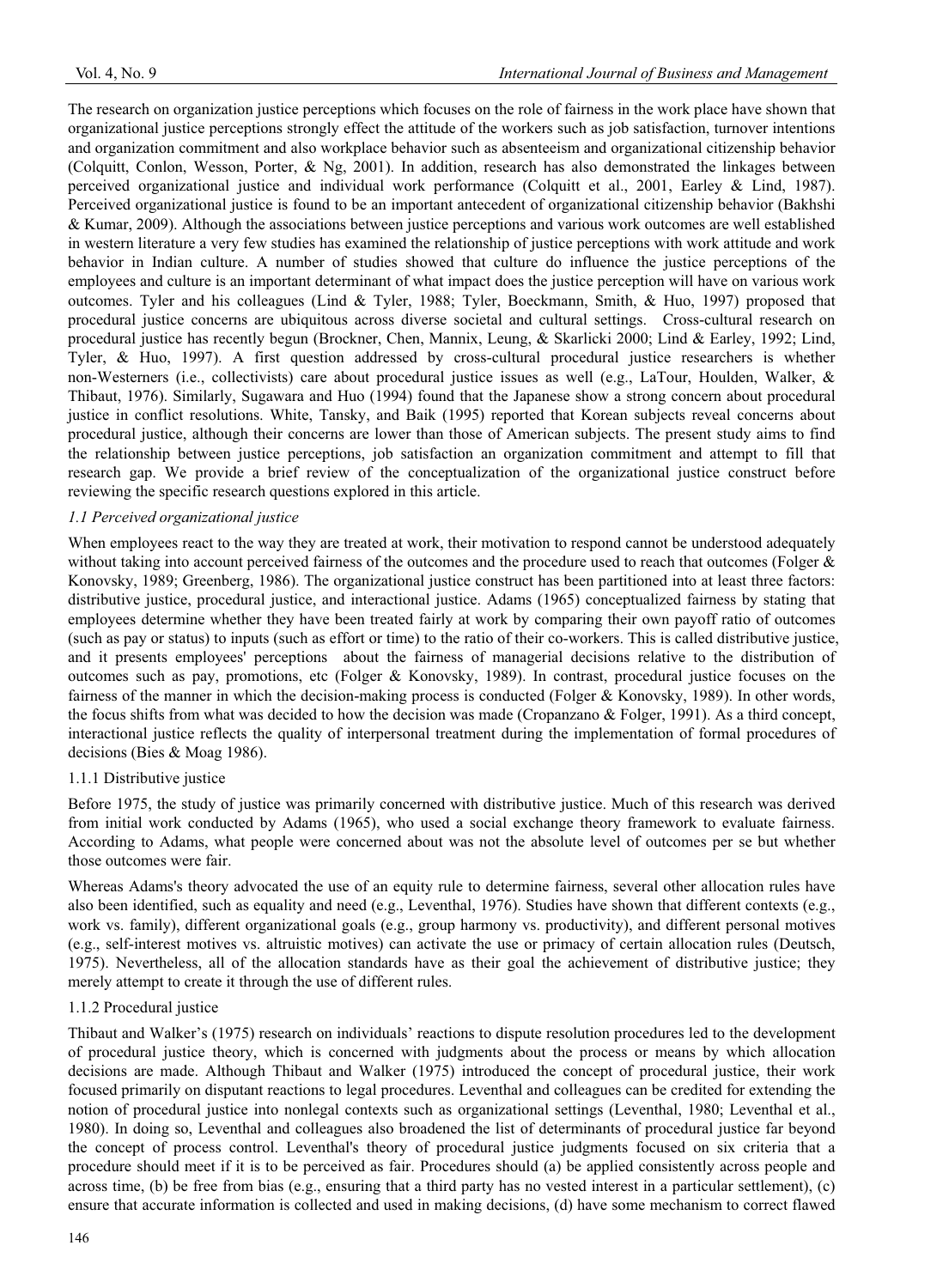or inaccurate decisions, (e) conform to personal or prevailing standards of ethics or morality, and (f) ensure that the opinions of various groups affected by the decision have been taken into account.

## 1.1.3 Interactional Justice

Bies and Moag (1986) introduced the most recent advance in the justice literature by focusing attention on the importance of the quality of the interpersonal treatment people receive when procedures are implemented. Bies and Moag (1986) referred to these aspects of justice as "interactional justice." More recently, interactional justice has come to be seen as consisting of two specific types of interpersonal treatment (e.g., Greenberg, 1990a, 1993b). The first, labeled interpersonal justice, reflects the degree to which people are treated with politeness, dignity, and respect by authorities or third parties involved in executing procedures or determining outcomes. The second, labeled informational justice, focuses on the explanations provided to people that convey information about why procedures were used in a certain way or why outcomes were distributed in a certain fashion.

Justice perceptions also have been linked to important outcome variables (Dailey & Kirk, 1992; Folger & Konovsky, 1989; Martin & Bennett, 1996; McFarlin & Sweeney, 1992). For instance, perceptions of procedural justice are negatively related to intentions to quit (Dailey & Kirk, 1992), significantly correlate with organizational commitment (Folger & Konovsky, 1989; Martin & Bennett, 1996), and produce high subordinates' evaluation of supervisors (McFarlin & Sweeney, 1992). In other words, if employees perceive that the decision making process is fair, they are less likely to form an intention to quit. On the other hand, distributive justice perceptions are associated with pay raise satisfaction (Folger & Konovsky, 1989), and tend to be a strong predictor of job satisfaction (Martin & Bennett, 1996; McFarlin & Sweeney, 1992). Greenberg (1990) also reports that organizational justice, which refers to people's perceptions of the fairness of treatment received from organizations, is important as a basic requirement for the effective functioning of organizations.

## *1.2 Job Satisfaction*

Job satisfaction or Employee Satisfaction (also referred to as morale) is one of the most used variables in Organizational Behavior. It is an employee's attitudinal response to his or her organization. As an attitude, job satisfaction is conceptualized as consisting of evaluative, cognitive and affective components.

The Evaluative Component- An individual's overall response to the employing organization is summarized in the evaluative component. It represents dislike vs. like for the organization.

The Cognitive Component- An individual's perceptions, opinion, beliefs and expectations regarding the organization are the focus of his or her cognitions. Employees hold cognitions about each of the four major inducement systems. Cognitions in which the individual perceives that his or her expectations have been met generally lead to positive evaluations. Additionally, positive evaluations are more likely when cognitions (expectations) support a positive and secure future with the organization.

The Affective Component- This represents the feeling evoked by the organization. Does thinking about and association with the organization evoke pleasurable or uncomfortable feelings; feelings of anger or joy; feelings of security or stress; feelings of affirmation or invalidation? In general, positive affect results from information, feedback, and situations that affirms or reinforces the individual's self worth and self-concept, while negative affect is evoked by invalidating situations. Self worth is validated when individuals feel accepted as values members of the organization and their competencies and core values are affirmed. When individuals are in a positive affect state while working, they tend to evaluate the organization positively.

## *1.3 Organization commitment*

Organizational commitment has been identified as a critical factor in understanding and explaining the work-related behavior of employees in organizations. Most definitions of organizational commitment describe the construct in terms of the extent to which an employee identifies with and is involved with an organization (Curry, Wakefield, Price, & Mueller, 1986). For example, Steer (1977) defined organizational commitment as the relative strength of an individual's identification with and involvement in a particular organization. Mowday et al. (1979) defined organizational commitment as an affective response which moves beyond passive loyalty to an organization. Porter, Steers, Mowday, and Boulian (1974) identified three related factors of organizational commitment: (1) a strong belief in an organization's goals and values, (2) a willingness to exert considerable effort for the organization, and (3) a strong desire to maintain membership in the organization. Meyer and Allen (1991) argued that the psychological states reflected in these different definitions of organizational commitment are not mutually exclusive. They referred to these states as components of organizational commitment. These include affective commitment (emotional attachment), continuance commitment (cost-based), and normative commitment (obligation). Mathieu and Zajac (1990) noted that the various definitions and measures share a common theme in that organizational commitment is considered to be a bond or linking of the individual to the organization.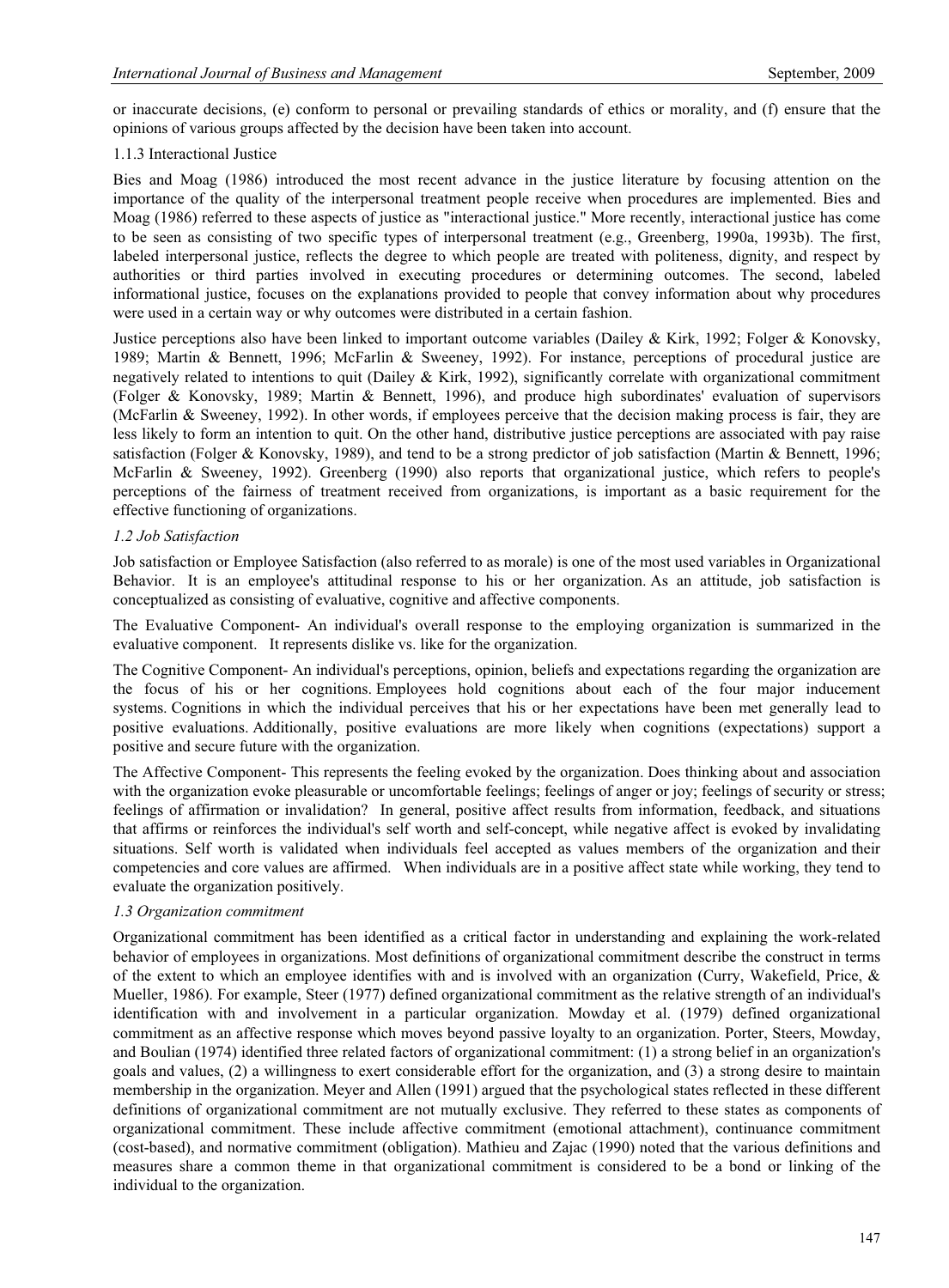# **2. Hypothesized relationship between perceived organizational justice; organizational commitment and job satisfaction**

Many studies also ask about employees' satisfaction with their jobs in general. McFarlin and Sweeney (1992) showed that distributive justice was a more powerful predictor of job satisfaction than was procedural justice. Distributive justice, however, is a better predictor of personal outcomes such as pay satisfaction. However, this does not seem to fit the two-factor theory argument that procedural justice predicts system-referenced outcomes, whereas distributive justice predicts person-referenced outcomes. In addition, Masterson, Lewis, Goldman & Taylor (2000) showed procedural justice to be a stronger predictor of job satisfaction than interactional justice, although both had significant independent effects. Organizational commitment represents a global, systemic reaction that people have to the company for which they work. Perceived organization justice is an important predictor of job satisfaction as well as organization commitment. One reason for this could be that use of fair procedures in decision making provides evidence of a genuine caring and concern on the part of the organization for the well being of employees (Lind  $&$  Tyler, 1988). This in turn motivates the employees to continue their association with their current organization. Thus in this research it was hypothesized that if the employees perceived both distributive justice and procedural justice to be high they would be more motivated to continue their association with their current institutions and would show higher job satisfaction level.

**Hypothesis 1:** Distributive justice will positively relate to job satisfaction.

**Hypothesis 2:** Procedural justice will positively relate to job satisfaction.

**Hypothesis 3:** Distributive justice will positively relate to organizational commitment.

**Hypothesis 4:** Procedural justice will positively relate to organizational commitment.

## **3. Methodology**

*3.1 Sample* 

Sample for the present study consisted of 128 employees working in medical college. A 67.36% response rate (128 out of 190 possible respondents) was obtained. The gender composition of the sample was 61.71% male ( $N = 79$ ) and 38.28% female (N = 49). The average age of the respondents was 30.40 years (SD = 3.25). On average, respondents had worked in their present jobs for  $32.05$  months (SD =  $25.31$ ).

## *3.2 Variables*

**Control variable:** Age, Gender and Job Tenure

**Predictor Variable:** Distributive Justice and Procedural Justice

**Criterion Variable:** Job Satisfaction and Organization Commitment

# *3.3 Measurements*

3.3.1 Distributive Justice Index

Perceptions of distributive justice will be measured with the Distributive Justice Index, developed by Price and Mueller (1986). A sample item states "My supervisor has fairly rewarded me when I consider the responsibilities I have". All reliabilities reported have been above .90, and the scale has shown discriminant validity in relation to job satisfaction and organizational commitment (Moorman, 1991).

## 3.3.2 Procedural Justice Scale

Perceptions of procedural justice will be measured using 15 item scale developed by Niehoff and Moorman (1993). A sample item states "Job decisions are made by my supervisor in an unbiased manner". Moorman (1999) has reported reliability above .90.

# 3.3.3 Job satisfaction

Job satisfaction was measured using job satisfaction scale developed by Singh and Sharma (1999). The scale consisted of thirty items and each item has five alternatives and the respondent has to choose one option which candidly expresses his response. The mean score of all the items represent the job satisfaction level of the individual employee. A sample item states "With regard to post retirement benefits, like pension, gratuity, etc., I rate my job as ……….." the test-retest reliability of the scale is reported to be 0.978 with N=52 and a gap of 25 days.

## 3.3.4 Organizational commitment

Organizational commitment was measured by the nine-item short version of the Organizational Commitment Questionnaire (OCQ) developed by Porter et al., (1974). There is a seven-point response dimension. A sample item states "I talk up this organization to my friends as a great organization to work for". Item scores are summed and the mean is taken. Thus, there is a possible range of scores from one to seven, and the higher the score the more organizationally committed an individual is judged to be. Reliability and validity evidence has been provided by Porter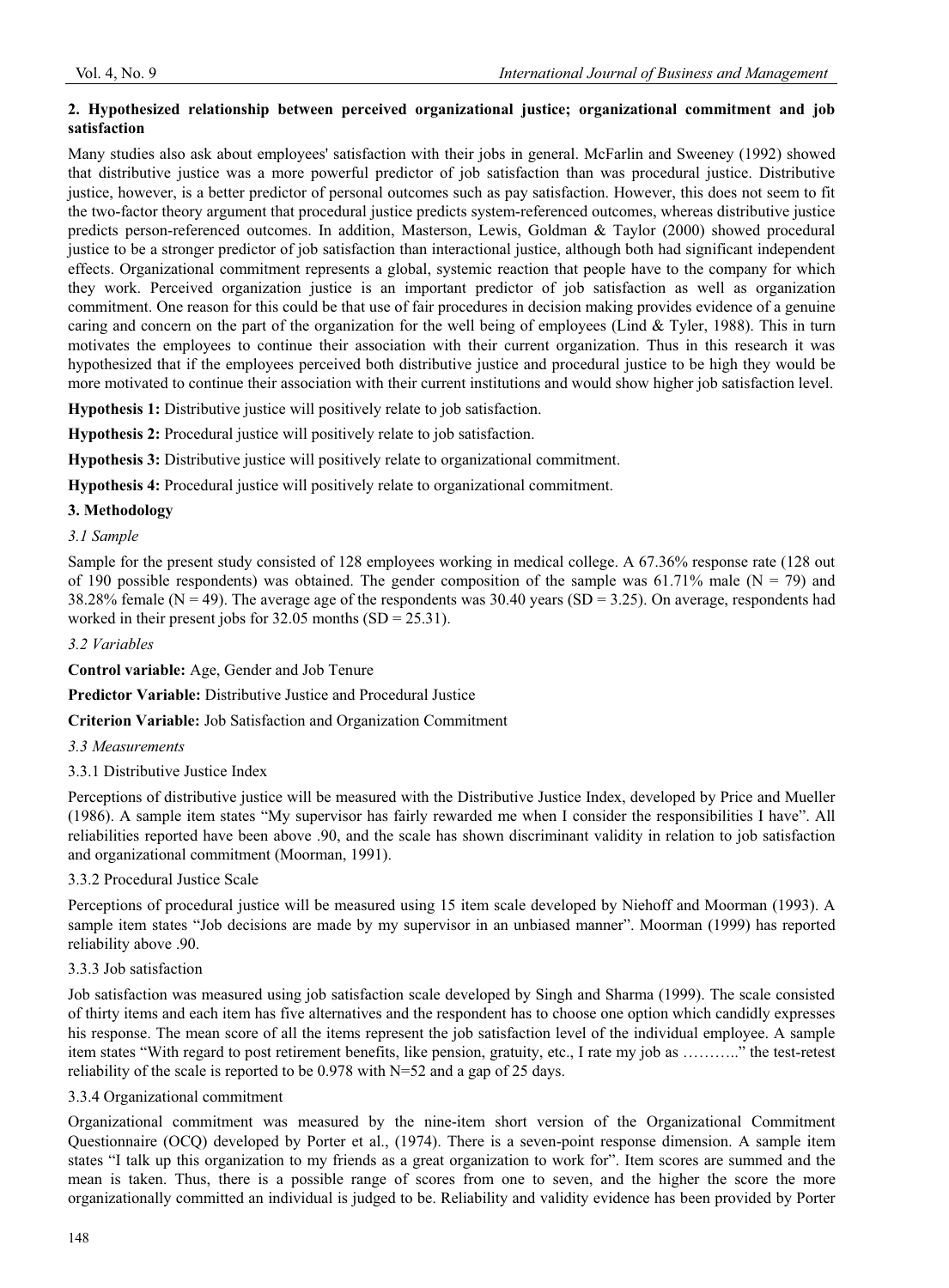et al., (1974), Steers (1977), Steers and Spencer (1977), and Stone and Porter (1975). The coefficient alpha is consistently high in the studies, ranging from 0.82 to 0.93 with a median of 0.90.

# **4. Results**

Table 1 lists the means, standard deviations, intercorrelations, and reliabilities for the variables. The correlations among some of the study variables provided initial support for our hypotheses. In support of Hypothesis 1, Distributive justice was positively correlated with job satisfaction ( $r = .61$ ,  $p < .01$ ). In addition, procedural justice was positively correlated with job satisfaction ( $r = .59$ ,  $p < .01$ ), providing support for Hypothesis 2. Distributive justice was also positively correlated with Organization commitment ( $r = .91$ ,  $p < .01$ ), providing support for Hypothesis 3. Finally, procedural justice was positively correlated with Organization commitment ( $r = .60$ ,  $p < .01$ ), supporting Hypothesis 4.

## REFER TO TABLE 1 IN APPENDIX

To test our hypotheses, we performed a hierarchical regression analysis for each of the outcome variable i.e. job satisfaction and organization commitment. Our goal was to determine if the hypothesized variables added a unique contribution in the prediction of the criterion above and beyond the control variables. As such, we first entered the control variables. Second, we entered the distributive justice and procedural justice. To control for potential demographic effects, we included age, gender and job tenure as control variables. In the description below of our results, all reported coefficients are standardized and adjusted  $R^2$ s are reported.

## REFER TO TABLE 2 IN APPENDIX

## REFER TO TABLE 3 IN APPENDIX

 $R<sup>2</sup>$  is the measure of how much of the variability in the outcome variable is accounted for by the predictors. For the model 1 its value is 0.436 which means that control variables (age, gender and job tenure) accounts for 43.6% of the variation in job satisfaction. However for the final model (model 2) this value increases to 0.557 or 55.7% of the variation in job satisfaction. Table 2 shows that, as a set of predictors, Distributive Justice and Procedural Justice explained an additional 12% of variance in the criterion over and above the control variables ( $\Delta F = 16.52$ , p < .01). Specifically, as shown in table 3 distributive justice significantly related to job satisfaction ( $\beta$ = .32, p < .01) supporting Hypothesis 1. Table 3 also shows that procedural justice was not found to relate to job satisfaction ( $\beta$ = .11, p > .1), providing no support for Hypothesis 2.

## REFER TO TABLE 4 IN APPENDIX

## REFER TO TABLE 5 IN APPENDIX

As shown in Table 4  $\mathbb{R}^2$  for the model is 0.935 which means that control variables (age, gender and job tenure) accounts for 93.5% of the variation in organization commitment. However for the final model (model 2) this value increases to 0.953 or 95.3% of the variation in job satisfaction. Thus, as a set of predictors, Distributive Justice and Procedural Justice explained an additional 1.7% of variance in the criterion over and above the control variables ( $\Delta F = 21.95$ , p  $<$  01). Specifically, as shown in table 5 distributive justice significantly related to organization commitment ( $\beta$ = .42, p < .01) supporting Hypothesis 3. It also shows that procedural justice was found to relate to organization commitment ( $\beta$ = .10,  $p$  < .01), providing support for Hypothesis 4.

## **5. Discussion**

The present study attempted to link perceived organizational justice with job satisfaction and organization commitment. Distributive justice was found to be positively related to both job satisfaction and organization commitment. Consistent with this prediction, McFarlin and Sweeney (1992) found that distributive justice was a more important predictor of what they termed two "personal outcomes" (pay satisfaction and job satisfaction) and that procedural justice was a more important predictor of two "organizational outcomes" (organizational commitment and subordinate's evaluation of supervisor). Other studies have shown high correlations between procedural justice and job satisfaction (e.g., Mossholder, Bennett, & Martin, 1998; Wesolowski & Mossholder, 1997). In addition, Masterson, Lewis, Goldman and Tyalor (2000) showed procedural justice to be a stronger predictor of job satisfaction than interactional justice, although both had significant independent effects.

In addition Procedural justice was not found to be related to job satisfaction but it was significantly related to organization commitment. Prior work by Tyler (e.g., Tyler, 1990) argues that procedural justice has stronger relationships with support for institutions than does distributive justice. However, we should note that several studies have instead supported the distributive dominance model. For example, Lowe and Vodanovich (1995) found a stronger relationship for distributive justice and organizational commitment than for procedural justice, as did Greenberg (1994).

## *5.1 Theoretical and practical implications*

The present study attempts to explore the relationship between perceived organizational justice, job satisfaction and organization commitment. Theoretically, the current results suggest that an organization justice perception plays an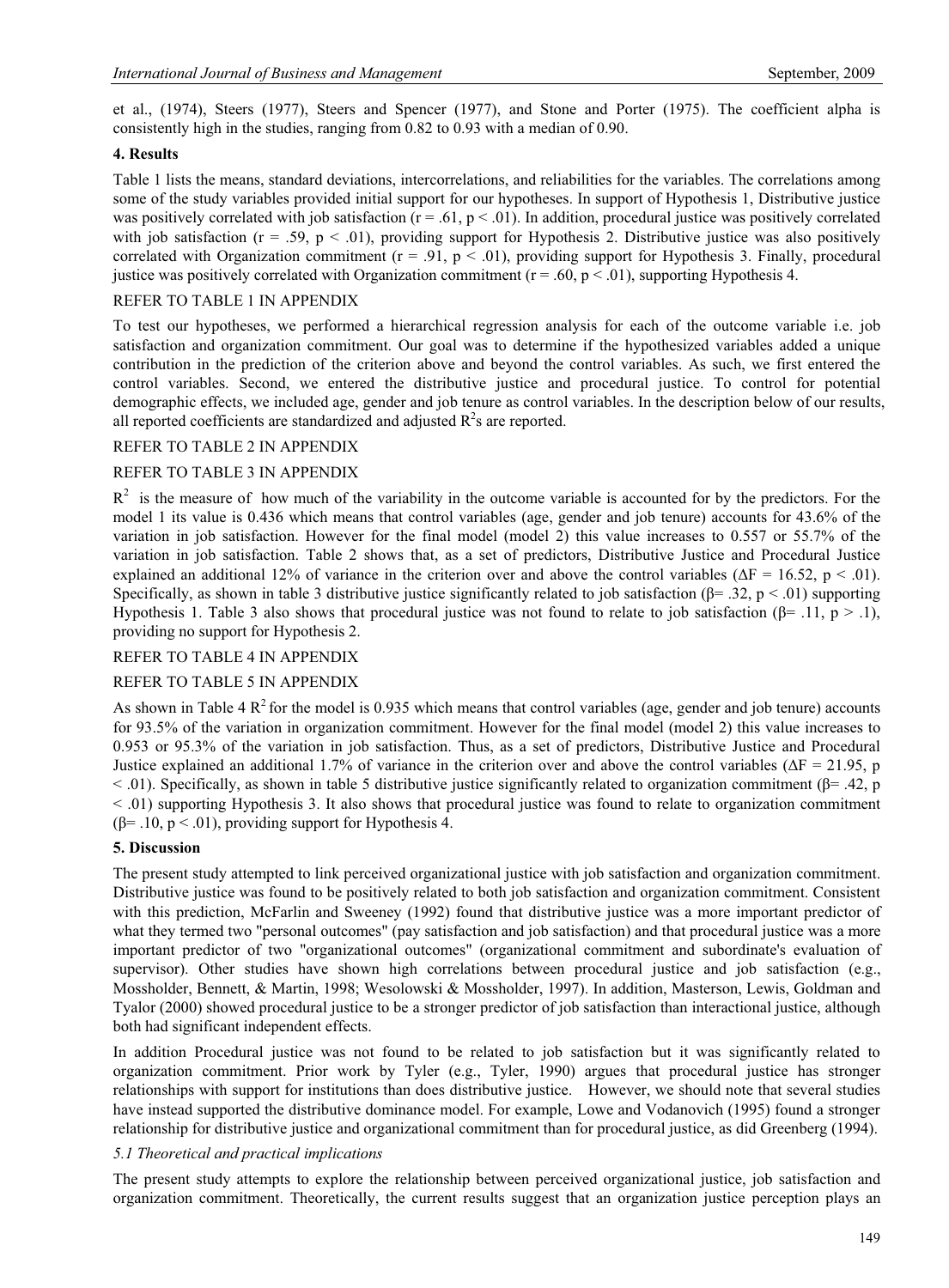important role in the development of organizational commitment and job satisfaction. Perceived organizational justice was expected to correlate significantly with both job satisfaction and organization commitment. Those who perceive justice in their organization are more likely to feel satisfied with their job and feel less likely to leave and feel more committed to their job. The current study will provide the administrators and policy makers with insights into the relationship between perceived organizational justice and work attitudes and the formations of employees' justice perceptions, and with insights into how to manage employees using organizational justice perspective to draw positive attitudinal and behavioral reactions from employees. The present study will help them better understand how to retain valuable employees, increase employees' commitment to and satisfaction with their work, reduce employee turnover, and improve the performance of the employees.

## *5.2 Limitations*

Like all research, there are limitations to this study that must be taken into consideration. First, the data were cross-sectional in nature and this restriction prevents the inference of causality. At a minimum, a longitudinal design is required to infer any causality that may exist among these variables. Second, the results may have been affected by common method variance because all of our data were collected from self-report measures. Because measures come from same source, any defect in that source, any defect in that source contaminates measures, presumably in the same fashion and in the same direction. A primary concern of common method variance is that the relationships observed between variables may be due to the measurement method rather than the hypothesized relationships between constructs (Podsakoff & Organ, 1986). However, Saalancik and Pfeffer (1977) has suggested that one possible technique that could be used to reduce common method variance is to reorder the items on the questionnaire such that dependent or criterion variable follows, rather than precedes, the independent variable. This method was followed in the design of our questionnaire. Finally, the effect sizes for the relationships of interest were relatively small. This suggests the possibility of unknown moderator or mediator variables on the perceived organization justice-commitment and job satisfaction relationship. Organizational variables such as job characteristics, rewards, and other contextual variables may be of particular relevance because each of these variables is a potential antecedent of organization commitment and job satisfaction. Unfortunately, data were not collected in regard to possible moderators or mediators because such hypotheses were beyond the scope of this study.

## **References**

Adams, J. S. (1965). Inequity in social exchange. In L. Berkowitz (Ed.), *Advances in experimental social psychology*  (Vol. 2, pp 267-299), New York: Academic Press

Bakhshi, A. & Kumar, K. (2009). National culture and organizational citizenship behavior: Development of a scale. In Singh, S. (Ed.), *Organisation Behaviour* . Global Publishing House: New Delhi.

Bies, R. J., & Moag, J. (1986). Interactional justice: Communication criteria of fairness. In R. J. Lewicki, B. H. Sheppard, & M. Bazerman (Eds.), *Research on negotiation in organizations* (Vol. 1, pp. 43–55). Greenwich, CT: JAI Press.

Blakely, G., Andrews, M., & Moorman, R. (2005). The moderating effects of equity sensitivity on the relationship between organizational justice and organizational citizenship behavior. *Journal of Business Psychology,* 20(2), 259-273.

Brockner, J., Chen, Y. R., Mannix, E. A., Leung, K., & Skarlicki, D. P. (2000). Culture and procedural fairness: When the effects of what you do depend on how you do it. *Administrative Science Quarterly*, 45, 138-159.

Cohen-Charash, Y., & Spector, P. E. (2001). The role of justice in organizations: A meta-analysis. *Organizational Behavior and Human Decision Processes,* 86, 278–321.

Colquitt, J. A., Conlon, D. E., Wesson, M. J., Porter, C. O., & Ng, K. Y. (2001). Justice at the millennium: A meta-analytic review of 25 years of organizational justice research. *Journal of Applied Psychology,* 86*,* 425– 445.

Cropanzano, R., & Greenberg, J. (1997). Progress in organizational justice: Tunneling through the maze. In C. Cooper & I. Robertson (Eds.), *International review of industrial and organizational psychology* (pp. 317-372). New York: Wiley.

Curry, J. P., Wakefield, D. S., Price, J. L., & Mueller, C. W. (1986). On the causal ordering of job satisfaction and organizational commitment. *Academy of Management Journal*, 29(4), 847-858.

Dailey, R. C., & Kirk, D. J. (1992). Distributive and procedural justice as antecedents of job dissatisfaction and intent to turnover. *Human Relations*, 45(3)*,* 305-317.

Deutsch, M. (1975). Equity, equality, and need: What determines which value will be used as the basis of distributive justice? *Journal of Social Issues,* 31, 137-150.

Earley, P. C., & Lind, E. A. (1987). Procedural justice and participation in task selection: The role of control in mediating justice judgments. *Journal of Personality and Social Psychology,* 52*,* 1148-1160.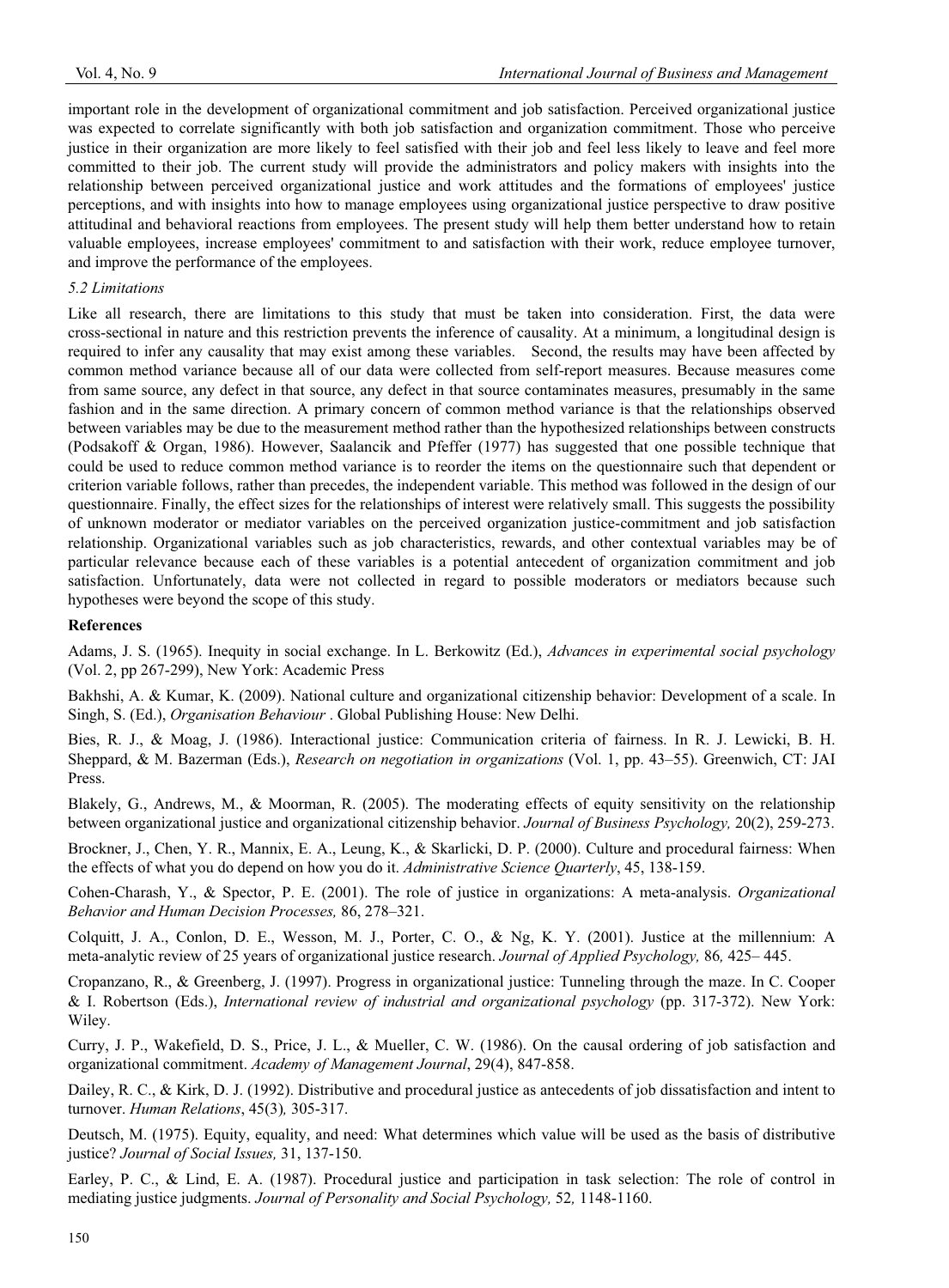Folger, R., & Cropanzano, R. (1998). *Organizational Justice and Human Resources Management.* Thousand Oaks, London: Sage Publications.

Folger, R., & Konovsky, M. A. (1989). Effects of procedural and distributive justice on reactions to pay raise decisions. *Academy of Management Journal,* 32(1), 115-130.

Greenberg, J. (1986). Determinants of perceived fairness of performance evaluations. *Journal of Applied Psychology,*  71*,* 340–342.

Greenberg, J. (1990). Employee theft as a reaction to underpayment inequity: The hidden cost of pay cuts. *Journal of Applied Psychology,* 75*,* 561–568.

Greenberg, J. (1990). Organizational justice: Yesterday, today, and tomorrow. *Journal of Management,* 16**,** 399–432.

Greenberg, J. (1994). Using socially fair treatment to promote acceptance of a work site smoking ban. *Journal of Applied Psychology,* 79*,* 288- 297.

Kang, D. (2007). Perceived Organisational Justice as a Predictor of Employees' Motivation to Participate in Training. *Research and Practice in Human Resource Management*, 15(1), 89-107.

Kim, H. (2009). "Integrating Organizational Justice into the Relationship Management Theory". Retrieved from [Online] Available: http://www.allacademic.com/ (Retrieved from  $15<sup>th</sup>$  of May 2009).

LaTour, S., Houlden, P., Walker, L., & Thibaut, J. W. (1976). Procedure: Transnational perspectives and preferences. *Yale Law Journal*, 86*,*258-290.

Leventhal, G. S. (1976). The distribution of rewards and resources in groups and organizations. In L. Berkowitz & W. Walster (Eds.), *Advances in experimental social psychology* (Vol. 9, pp. 91-131). New York: Academic Press.

Leventhal, G. S. (1980). What should be done with equity theory? New approaches to the study of fairness in social relationships. In K. Gergen, M. Greenberg, & R. Willis (Eds.), *Social exchange: Advances in theory and research* (pp. 27-55). New York: Plenum.

Leventhal, G. S., Karuza, J., & Fry, W. R. (1980). Beyond fairness: A theory of allocation preferences. In G. Mikula (Ed.), *Justice and social interaction* (pp. 167-218). New York: Springer-Verlag.

Lind, E. A., & Earley, P. C. (1992). Procedural justice and culture. *International Journal of Psychology*, 27*,* 227-242.

Lind, E. A., & Tyler, T. R. (1988). *The social psychology of procedural justice*. New York: Plenum.

Lind, E. A., Tyler, T. R., & Huo, Y. (1997). Procedural context and culture: Variation in the antecedents of procedural justice judgments. *Journal of Personality and Social Psychology*, 73*,* 767- 780.

Lowe, R. H., & Vodanovich, S. J. (1995). A field study of distributive and procedural justice as predictors of satisfaction and organizational commitment. *Journal of Business and Psychology, W,* 99-114.

Martin, C. L., & Bennett, N. (1996). The role of justice judgments in explaining the relationship between job satisfaction and organizational commitment. *Group & Organizational Management*, 21(1)*,* 84-104.

Masterson, S. S., Lewis, K., Goldman, B. M., & Taylor, M. S. (2000). Integrating justice and social exchange: The differing effects of fair procedures and treatment on work relationships. *Academy of Management Journal,* 43*,* 738-748.

Mathieu, J. E., & Zajac, D. M. (1990). A review and meta-analysis of the antecedents, correlates, and consequences of organizational commitment. *Psychological Bulletin,* 108(2)*,* 171-194.

McFarlin, D. B., & Sweeney, P. D. (1992). Distributive and procedural justice as predictors of satisfaction with personal and organizational outcomes. *Academy of Management Journal,* 35(3), 626-637.

Meyer, J. P., & Allen, N. J. (1991). A three-component conceptualization of organizational commitment. *Human Resource Management Review*, *1(1),* 61-89.

Moorman, R. H. (1991). Relationship between organizational justice and organizational citizenship behaviors: Do fairness perceptions influence employee citizenship? *Journal of Applied Psychology,* 76(6), 845-855.

Mossholder, K. W., Bennett, N., & Martin, C. L. (1998). A multilevel analysis of procedural justice context. *Journal of Organizational Behavior,* 19, 131-141.

Mowday, R. T., Steers, R. M., & Porter, L. W. (1979). The measurement of organizational commitment. *Journal of Vocational Behavior*, 14, 224-247.

Niehoff, B.P. & Moorman, R.H. (1993). Justice as a mediator of the relationship between methods of monitoring and organizational citizenship behavior. *Academy of Management Journal*, 36, 527-556.

Porter, L. W., Steers, R. M., Mowday, R. T., & Boulian, P. V. (1974). Organizational commitment, job satisfaction, and turnover among psychiatric technicians. *Journal of Applied Psychology*, 59, 603-609.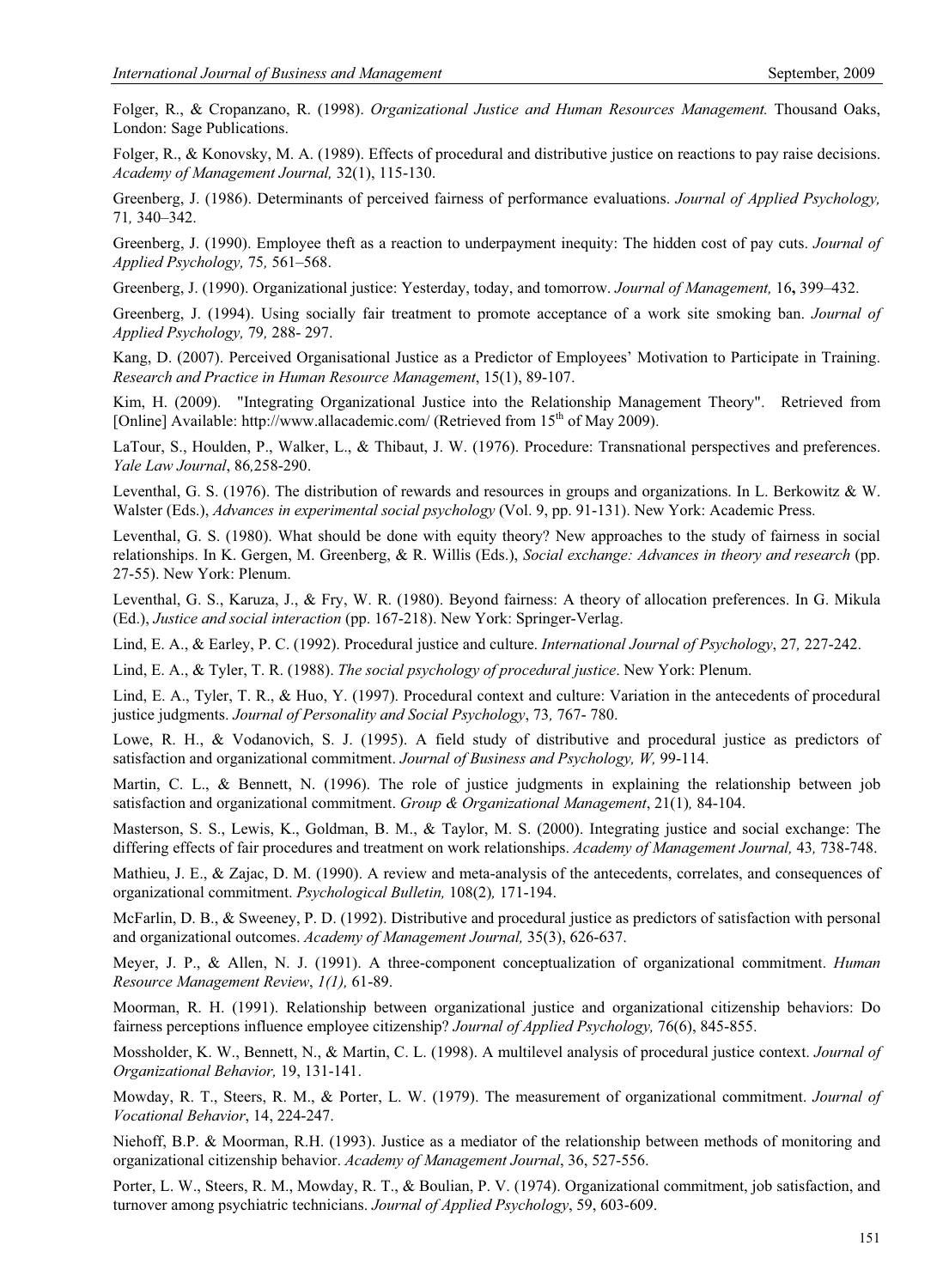Price, J. L., & Mueller, C. W. (1986). *Handbook of Organizational Measurement*. Marshfield, MA: Pittman.

Salancik, G.R., & Pfeffer, J. (1977). An examination of need-satisfaction model of job attitudes. *Administrative Science Quarterly,* 22, 427-456.

Singh, A. & Sharma, T.R. (1999). *Manual for Job Satisfaction Scale*. National Psychological Corporation: Agra

Steers, R. M. (1977). Antecedents and outcomes of organizational commitment. *Administrative Science Quarterly,* 22, 46-56.

Steers, R. M., & Spencer, D. G. (1977). The role of achievement motivation in job design. *Journal of Applied Psychology,* 62(4**)***,* 472-479.

Stone, E. F., & Porter, L. W. (1975). Job characteristics and job attitudes: A multivariate study. *Journal of Applied Psychology*, 60(1), 57-64.

Sugawara, I., & Huo, Y. J. (1994). Disputes in Japan: A cross-cultural test of the procedural justice model. *Social Justice Research*, **7**,129-144.

Thibaut, J., & Walker, L. (1975). *Procedural justice: A psychological analysis.* Hillsdale, NJ: Erlbaum.

Trevino, L. & Weaver G. (2001). Organizational justice and ethics program "follow-through": Influences on employees' harmful and helpful behavior. *Business Ethics Quarterly,* 11(4), 651-671.

Tyler, T. R. (1990). *Why people obey the law: Procedural justice, legitimacy, and compliance.* New Haven, CT: Yale University Press.

Tyler, T. R., Boeckmann, R. J., Smith, H. J., & Huo, Y. J. (1997). *Social justice in a diverse society*. Boulder, CO: Westview Press.

Wesolowski, M. A., & Mossholder, K. W. (1997). Relational demography in supervisor subordinate dyads: Impact on subordinate job satisfaction, burnout, and perceived procedural justice. *Journal of Organizational Behavior,* 18, 351-362.

White, M. M., Tansky, J. A., & Baik, K. (1995). Linking culture and perception of justice: A comparison of students in Virginia and South Korea. *Psychological Reports*, 77, 1103-1112.

| Variables      | Mean  | ${\rm SD}$ | $\mathbf{1}$     |                |         | $\overline{2}$ |
|----------------|-------|------------|------------------|----------------|---------|----------------|
|                |       |            | $\mathfrak{Z}$   | $\overline{4}$ |         |                |
| Age            | 30.40 | 3.25       |                  |                |         |                |
| Gender         | .61   | .48        |                  |                |         |                |
| ${\bf J}$ T    | 32.05 | 25.31      |                  |                |         |                |
| 1. DJ          | 23.37 | 4.38       | (.82)            |                |         |                |
| 2. PJ          | 61.85 | 7.18       | $.66*$           |                | (.86)   |                |
| $\rm JS$<br>3. | 74.16 | 8.82       | $.61**$          |                | $.59**$ | (.83)          |
| 4. OC          | 33.29 | 8.29       | $.91**$<br>(.89) |                | $.60**$ | $.51**$        |

Appendix Table 1. Means, standard deviations, intercorrelations, and coefficient alphas of study variables

Note: JT- Job Tenure (in months completed); DJ- Distributive Justice; PJ- Procedural Justice; JS- Job Satisfaction; OC-Organizational Commitment.

Note:  $N = 128$ .

 $*$  p < .05.

\*\*  $p < .01$  (two-tailed).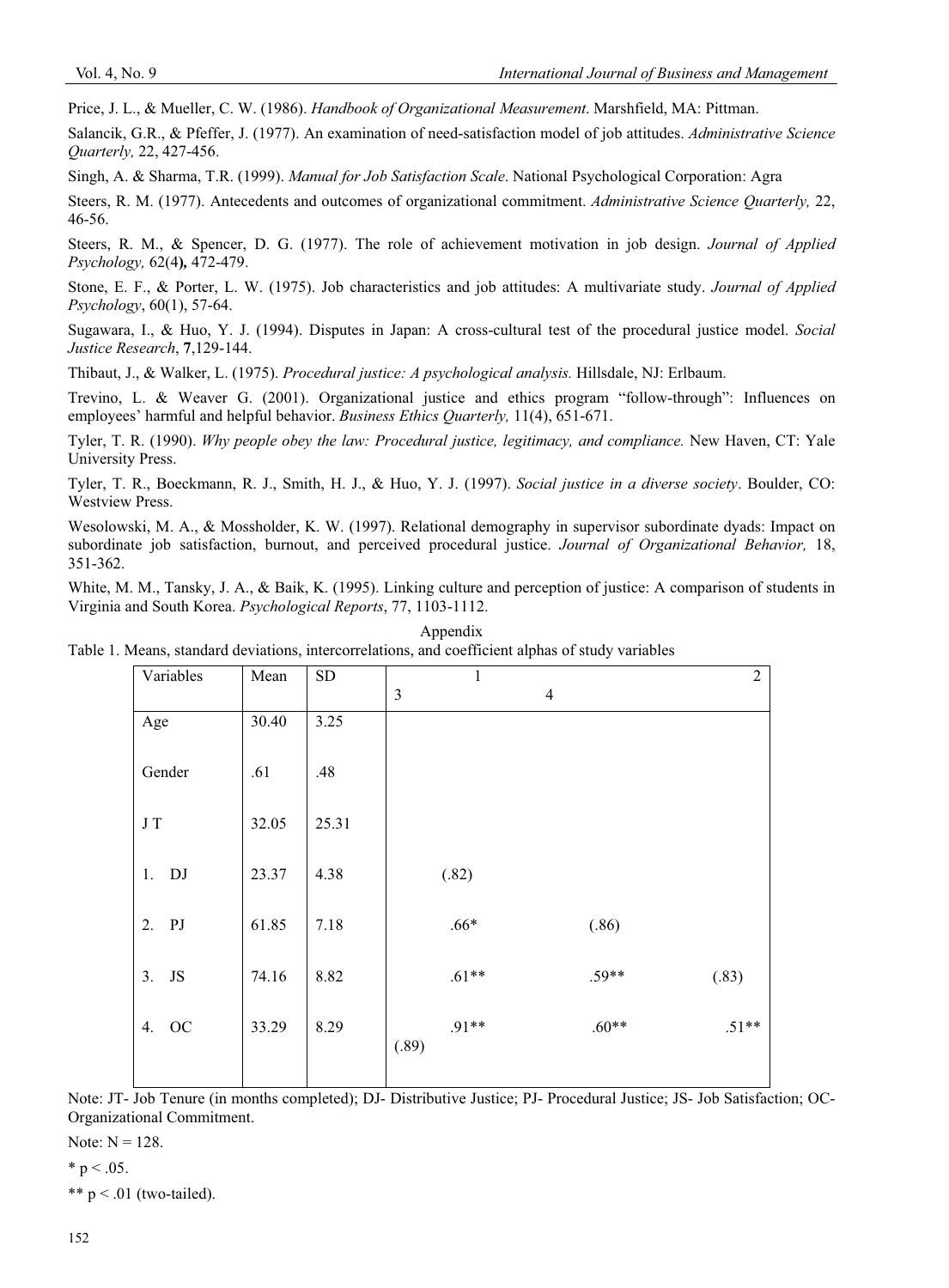Table 2. Hierarchical Regression for job satisfaction, control variables and perceived Organizational Justice (Distributive and Procedural)

| Model | R                 | R Square | <b>Adjusted R Square</b> | R Square Change |
|-------|-------------------|----------|--------------------------|-----------------|
|       | .661 <sup>a</sup> | .436     | .423                     | $.436**$        |
|       | .746 <sup>b</sup> | .557     | .538                     | $.120**$        |

Note:  $N = 128$ 

\*\*  $p < .01$ .

Predictors: (Constant), Gender, Age, Job tenure

Predictors: (Constant), Gender, Age, Job tenure, Procedural justice, Distributive Justice

Job satisfaction

Table 3.

| Model                | $\mathbf b$ | SE b  | β       |
|----------------------|-------------|-------|---------|
| Step 1               |             |       |         |
| Constant             | $-16.03$    | 10.47 |         |
| Gender               | 9.10        | 2.13  | $.50**$ |
| Age                  | 2.82        | 0.32  | $.04**$ |
| Job Tenure           | $-0.03$     | 0.03  | $-0.10$ |
| Step 2               |             |       |         |
| Constant             | 14.77       | 10.80 |         |
| Gender               | 11.92       | 2.29  | $.67**$ |
| Age                  | $-0.62$     | 0.67  | $-0.23$ |
| Job Tenure           | $-0.02$     | 0.03  | $-.06$  |
| Distributive Justice | 2.69        | 0.51  | $.32**$ |
| Procedural Justice   | 0.14        | 0.12  | 0.11    |
|                      |             |       |         |
|                      |             |       |         |

Note:  $N = 128$ 

\*\*  $p < .01$ .